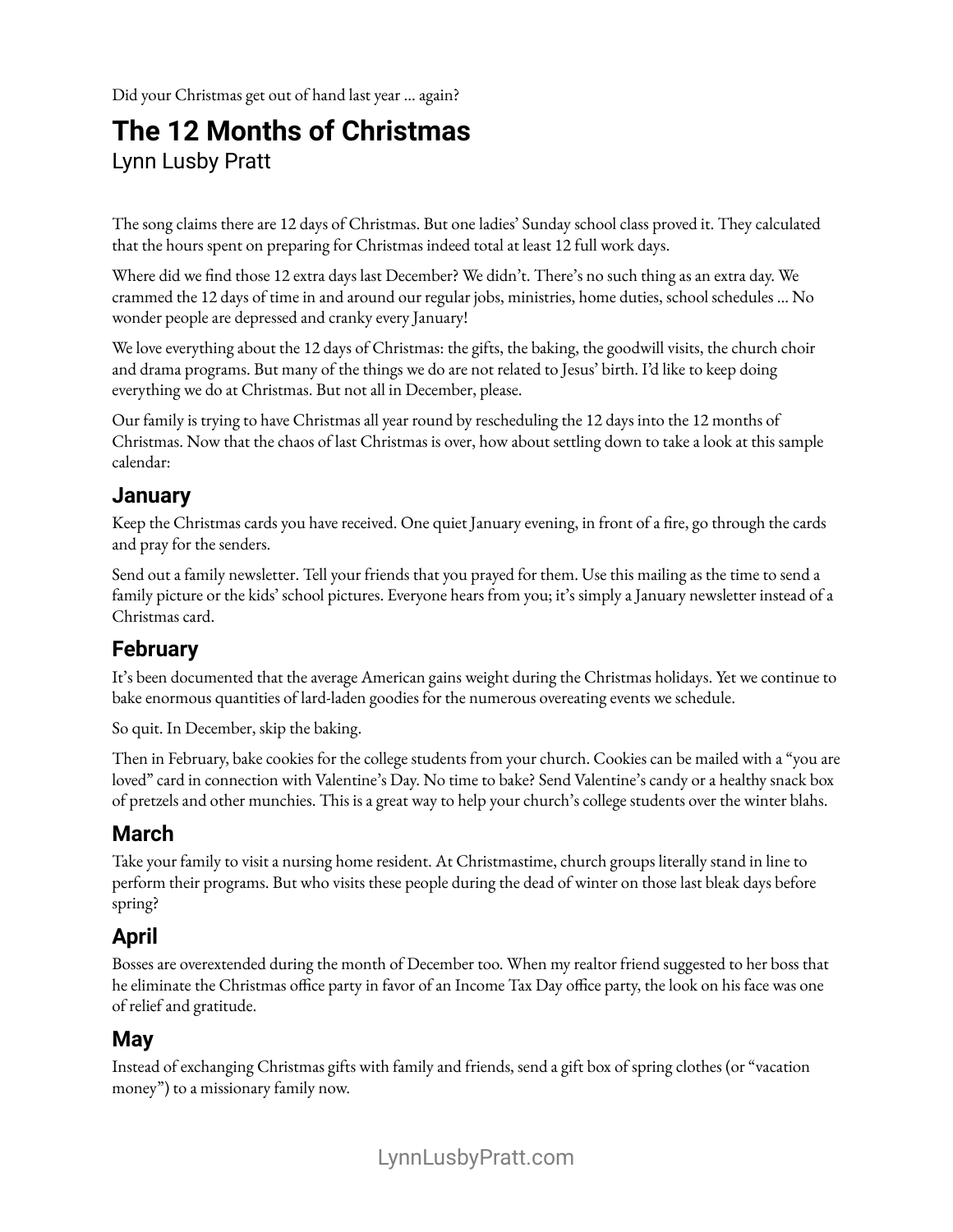Let's face it: Most of us have everything we need—and more. But if you will scan the newsletters of the missionaries your church supports, you will find missionaries who are in urgent need of necessities.

As a former missionary myself, I can assure you that a surprise box in the middle of the year brings enough happiness to emotionally carry a missionary for a long time!

#### **June**

One June I took a meal to a needy family instead of participating in the canned food drive at the end of the year. Have you ever wondered what these people eat all year before Thanksgiving and Christmas arrive? Your family can be the instrument for brightening up a long dry spell. Or see whether a local benevolence ministry might use some summertime help.

June is also a good month to celebrate any December birthdays in your family. Children born in December tend to feel cheated because their birthdays are swallowed up in all the Christmas hoopla. You can devote more attention to their special day with a June Happy Birthday-and-a-Half party.

#### **July**

If you want to continue buying Christmas gifts for the younger nieces and nephews in your family, buy their gifts while you're on vacation this month. You may opt to present the gifts now. But even if you save them till Christmas, your "Christmas shopping" is finished.

When these souvenir gifts are opened, your own children will relive their vacation fun.

## **August**

Does every December find your family racing to assorted rehearsals at church, preparing for numerous Christmas programs?

To avoid the pressure of being drafted by desperate leaders, take a dinner hour this month to decide on the family's involvement in the upcoming Christmas season at church. Remember, every member of your family doesn't have to be in every program every year.

Inform the leaders now. Perhaps you could even suggest interesting drama and music ideas for other times of the year. How about a Halloween cantata for a change—celebrating the healing of the Gadarene demoniac? OK, maybe not.

# **September**

Local thrift stores and charity organizations start early collecting good used toys and clothes for Christmas distribution. Now is the time to help your children gather up a load. Even when my children were very young, they liked the idea of sharing—and clearing shelf space in anticipation of any new things they might receive.

# **October**

Have you noticed? We tend to visit our relatives only at their funerals when they're dead and at Christmas when they're exhausted and feel half dead!

Many school children have a fall break in October. Designate a weekend to visit relatives whom you usually visit during Christmas. Or invite the relatives to your home on a weekend that coincides with an event they'd enjoy, such as your child's soccer game or band concert.

# **November**

Think of the Christmas gifts you usually give that could be considered thank-you gifts: gifts to your boss, teachers, and so on. Give these appreciation gifts at Thanksgiving. It's fun! People aren't used to receiving Thanksgiving gifts.

\* \* \*